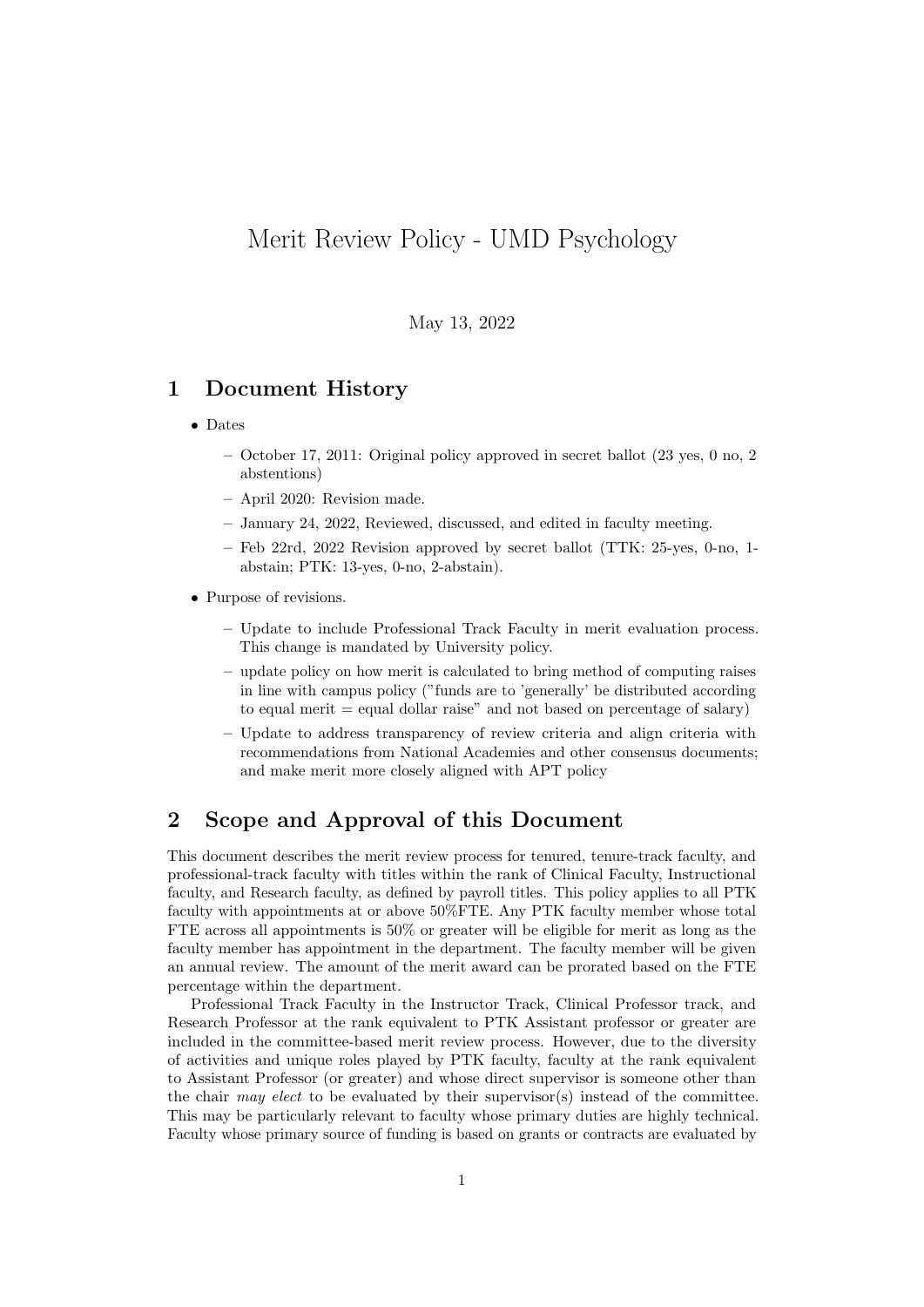their direct supervisor(s). Faculty choosing to be reviewed by their supervisor instead of committee must inform the chair via email prior to the start of announced review dates.

Professional track faculty at ranks lower than the title equivalent to Assistant Professor shall be reviewed by their immediate supervisor. Faculty at the level equivalent to Assistant Professor or greater whose primary sources of funding derive from soft-funding mechanisms (grants or contracts) and who are under the direct supervision of a Tenuretrack faculty member may opt to have their supervisor(s) conduct the review. Merit pay for PTK faculty reviewed in this way shall be allocated based on percentage of their salary, up to the maximum amount as determined by State merit allocation for the university for that period.

The procedures will be in effect upon approval by the faculty body.

## 3 Composition and Operation of Merit Review Committee

The department constitution specifies how the Merit Review Committee (MRC) is constituted, but not how it should operate.

#### 3.1 Composition

(From the Constitution) The function of the MRC is to review the performance of all regular faculty members and make recommendations to the chair regarding eligibility for merit salary increases. Each training area will elect one tenure-track or tenured faculty member to serve on the MRC. A separate election will be held amongst the professional track faculty, who will elect two members amongst the PTK faculty to represent the PTK faculty on the MRC. All members of the MRC shall hold equivalent status in conducting merit reviews, and all faculty shall participate equally in evaluating all faculty eligible for merit review. Faculty elected to the MRC serve one-year terms and cannot serve two consecutive terms. The chair and the executive committee will evaluate the composition of the committee with regard to diversity in terms of research domain, rank, gender, and age (and in the case of PTK faculty, will ensure broad representation across PTK titles). If necessary, the chair will ask one or more areas to replace their nominee with someone else in order to achieve the required diversity. The replaced individual then will be that area's representative on the following year's committee. The provisional committee thus constituted will be submitted to all eligible faculty inclusive of professional-track, tenure-track and tenured faculty for approval by a secret ballot.

#### 3.2 Operation

The MRC has two tasks. One is to evaluate each faculty member on the three dimensions of Research/Scholarship; Teaching; and Service for purposes of feedback and determination of merit raises. The other task is to identify individuals among the faculty who stand out because of either their overall meritorious or sub-par performance.

With regard to the first task, the committee shall follow a standardized rating system. The rating system shall consist of three broad categories of evaluation: Research/Scholarship; Teaching; and Service. In keeping with the University's values of shared governance and the principle of transparency, and with the goal of incentivizing and rewarding high-quality science, teaching and service, the MRC will rate each faculty member along a set of specific evaluative criteria for each of the three major dimensions. The identification of these criteria shall be informed by professional standards for research,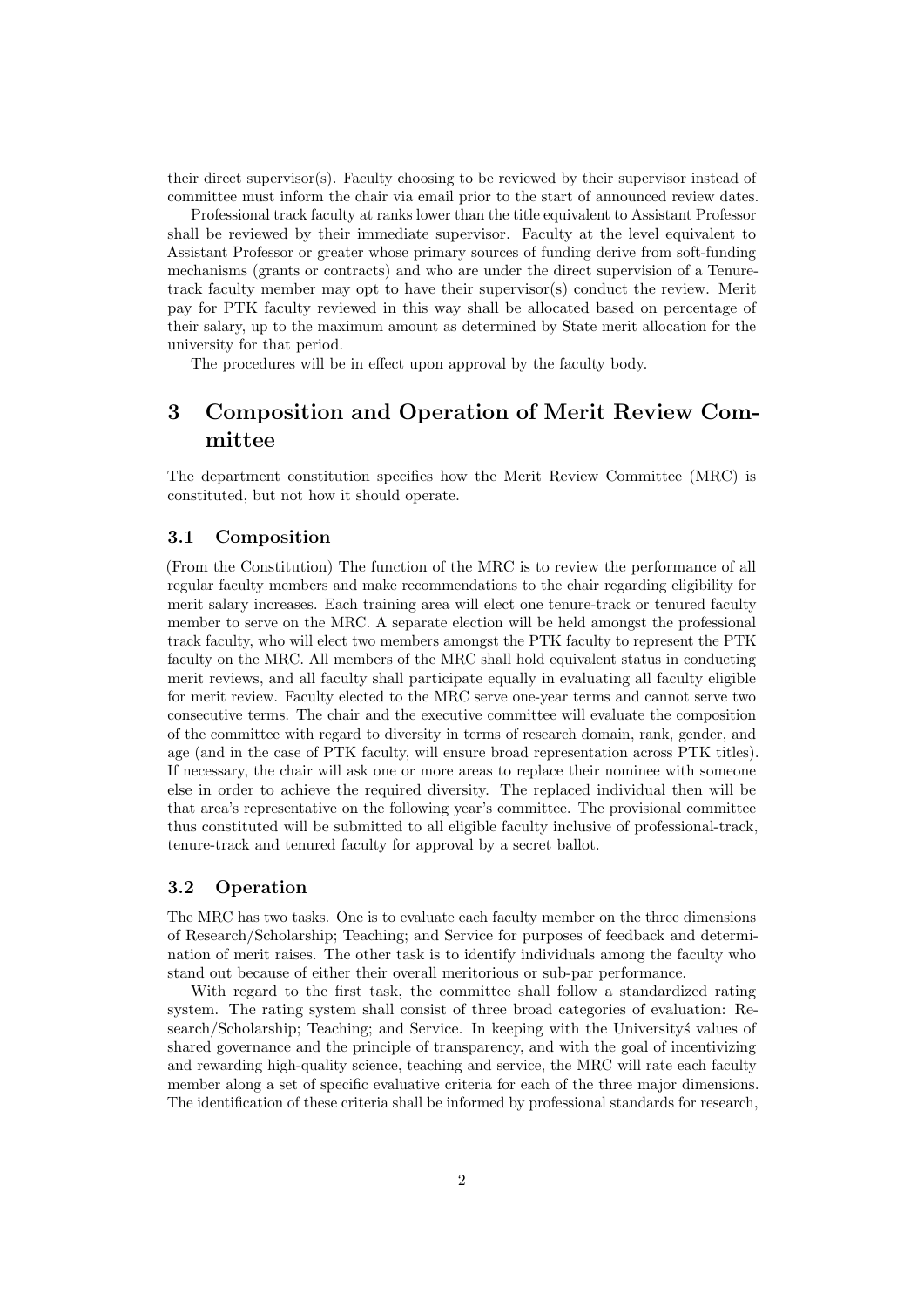teaching, and service, as provided in consensus statements, National Academies recommendations, and (where possible) reflect valid evidence-based criteria[\[1\]](#page-5-0). The criteria shall promote and incentivize adherence to high standards for research integrity $[2, 3, 4]$  $[2, 3, 4]$  $[2, 3, 4]$  $[2, 3, 4]$  $[2, 3, 4]$ , reproducibility[\[5\]](#page-5-4), and equity and inclusion[\[6\]](#page-5-5). Example criteria based on the National Academies recommendations and consensus reports are provided in Appendix B for each category. The criteria will be reviewed and updated periodically as appropriate, and in accordance with professional standards for best practices. In general, these criteria should reflect responsible indicators for assessing science (RAIS)[\[7\]](#page-5-6), reflect the diverse emphasis of research across faculty, and recognize the inherent trade-offs that faculty make in their research (e.g., researchers or approaches that place more emphasis on one component may place less emphasis elsewhere). Thus, faculty are not expected to excel at everything; rather, the criteria are intended to capture variation in how different researchers allocate resources and effort.

To aid them in their work, the each faculty member will be responsible for providing the following:

- Current CV or Faculty Activity Report covering only work completed in the prior  $three$  calendar years (save as LastnameFirstname-CV.pdf)
- A one-page bulleted list or one-page narrative summary of activities describing the faculty members contributions to research, teaching, and service that addresses the criteria covered in appendix B. The one-page document should be broken up into three sections (research, teaching, and service). PTK faculty can indicate any area of work (research, teaching, or service) that are not part of their contractual duties. The bulleted or narrative summary for those sections can be omitted (save as LastnameFirstname-SummaryofActivities.pdf)
- Annotation of 3- 6 research papers covering the prior three years. Annotation should be formatted as described in Appendix C. (save as LastnameFirstnameAnnotation.pdf)
- Information on teaching performance as follows (please combine the following into one document and save as LastNameFirstname-Teaching.pdf).
	- $-$  Course evaluation data in the standard university format (e.g., [https://](https://faculty.umd.edu/student-evaluation-data) [faculty.umd.edu/student-evaluation-data](https://faculty.umd.edu/student-evaluation-data)).
	- Optional brief explanation (not to exceed 500 words) of the student evaluations to provide additional information necessary for contextualizing the interpretation of the evaluations (e.g., first time teaching a course, significant revision to course, significant events that impacted the instructors ability to teach, etc).
	- One page (max) summary providing a small sample of student comments selected by the faculty member, and a brief (1-paragraph) statement describing how you have (or plan to) improve your course(s), either in response to student concerns or due to some other need for innovation.
- *Optional* 1-page bulleted list of teaching related work products (e.g., teaching tools, Open Education Resources, and examples of pedagogical innovation). (save as LastNameFirstname-OptionalWorkProducts.pdf)

In cases where PTK faculty conduct work under the supervision of a tenure-track faculty member in addition to their departmental duties (e.g., some PTK have primary responsibilities for teaching, but also conduct work with or under the direction of a TTK faculty member), the TTK faculty member may provide a separate performance evaluation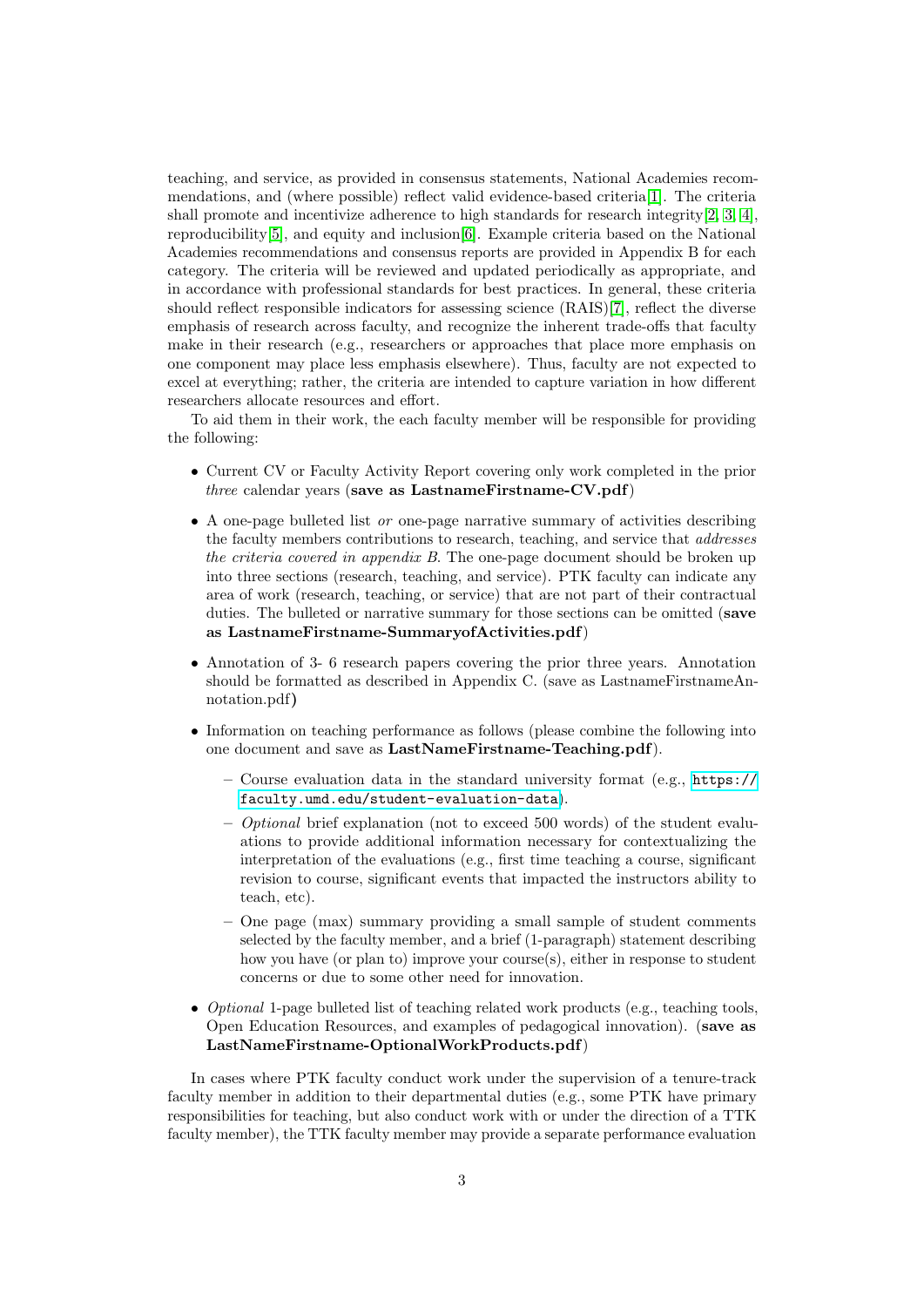|      |                           | J            |      |           |             |
|------|---------------------------|--------------|------|-----------|-------------|
| Poor | Less than<br>Satisfactory | Satisfactory | Good | Very Good | Exceptional |

Figure 1: Rating Scale to be used by Merit Committee.

to include in the review material. The supervisor should include a recommended salary increase as part of their review. Merit review should be based on the activities and accomplishments of the prior three calendar years. When merit pay is not available, achievements and accomplishments for that time period will be taken into consideration during the next review for which merit pay can be awarded.

Prior to the conduct of the merit reviews, faculty will be provided with the evaluative dimensions and asked to rate their importance. The importance ratings will be averaged across faculty and used to weight each evaluative criteria within each category[\[8\]](#page-5-7). These are the evaluative weights. Each member of the MRC will independently use a six-point rating scale to evaluate each faculty member on each of the evaluative criteria within the three aforementioned performance domains. The MRC will be blind to the importance ratings provided by faculty. Figure 1 shows how the rating scale will be anchored.

Following the independent ratings, the members of the MRC will meet to disclose their ratings to each other and discuss any dramatic discrepancies. After discussion, members of the MRC can change their individual ratings, if they so desire. Shortly after the conclusion of the meeting, the MRC chair will send the department chair a confidential spreadsheet file containing each committee member's ratings of each faculty member on each performance domain.

With regard to the second task, the MRC should identify outliers among the faculty who may be eligible for recognition for outstanding meritorious performance or who may need assistance in returning to effectiveness in one or more performance domains. This includes identifying faculty to nominate for campus or college-level awards. In addition, if the MRC has specific feedback for a particular faculty member, the MRC chair will forward them with the quantitative scores to the department chair.

### 4 Relationship between Workload and Merit Review

The annual merit review process includes peer-evaluation of research, teaching, and service. The workload weights accorded to the three components for each faculty member will depend on the effort distribution in effect for the given year, based on the faculty workload policy. Workload weights for PTK faculty shall be based on the workload distribution as specified in PTK faculty contracts. In an attempt to assure that the quality ratings on the three performance domains, discussed in Section II, are independent of faculty workload weight distributions, the members of the MRC should not be told the relative workload weights for anyone.

## 5 Communicating Rated Merit and Apportioning the Merit Raise Dollar Pool

1. To communicate rated merit: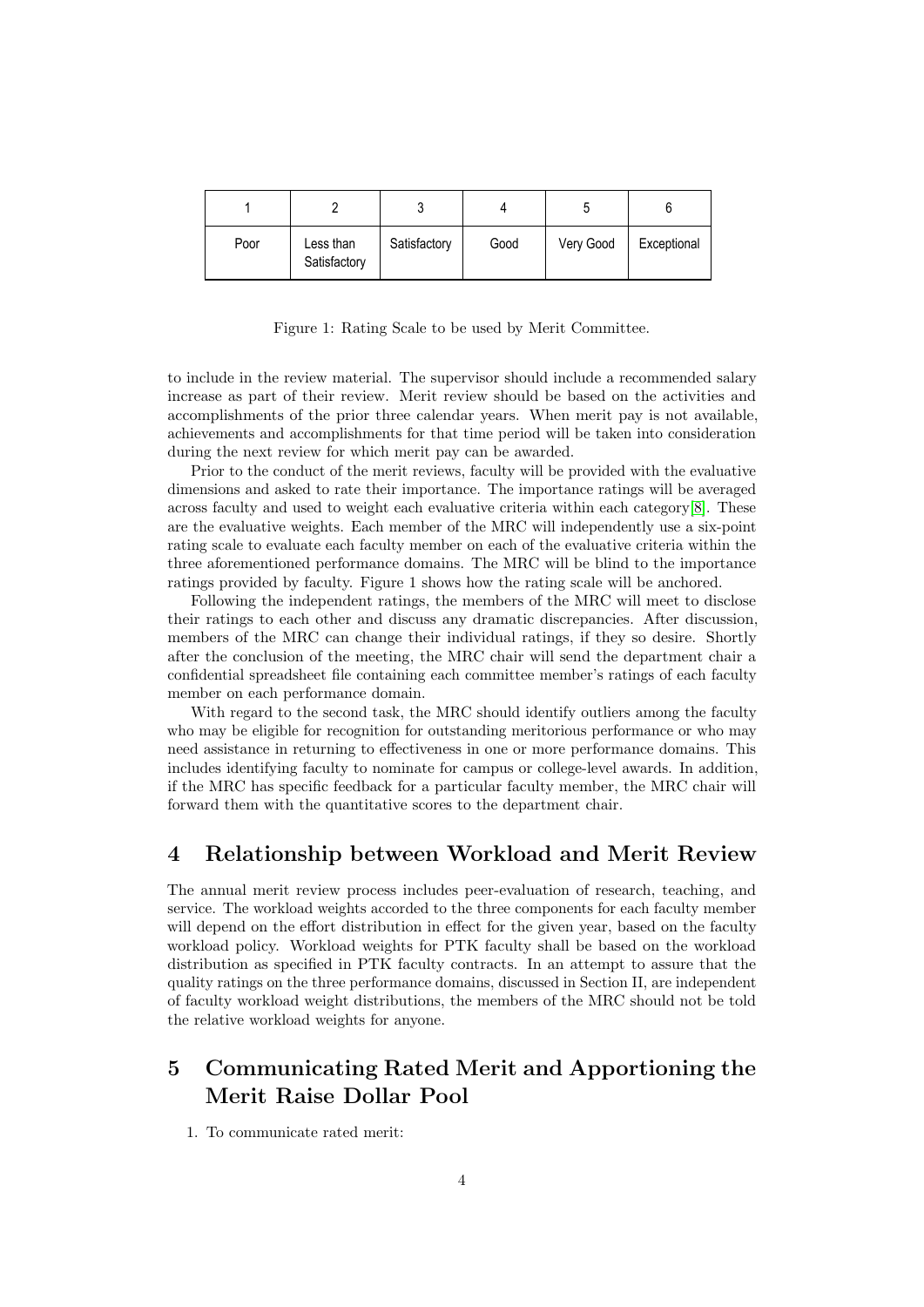- (a) For each reviewer, convert research, teaching, and service ratings to standard scores. Take simple averages of the reviewers' standardized ratings within dimensions to get overall research, teaching, and service ratings.
- (b) Weight these mean standardized scores per dimension according to the agreed weighting for each faculty member to yield an overall merit rating.
- (c) Give each faculty member a report that includes her or his mean standardized and raw scores on each dimension as well as the weighted mean standardized score.
- 2. To appropriation of merit
	- (a) The chair reserves the amount necessary to address inequities that may have developed. Generally this amount will be in the range of 5% to 25% of the available merit pool. The rest of the pool is distributed to the faculty as merit increases according to the algorithm described below and in Appendix B. If necessary, the chair will discuss salary inequities and concerns with the dean in a targeted attempt to increase the salary budget.
	- (b) For the purpose of allocating merit raises, eliminate, or trim, the lowest and highest raw rating for each dimension and then average the remaining three ratings. Take the average according to each faculty member's workload weighting of the three dimensions. Only those faculty members with weighted trimmed average raw scores of 3 or better on the Figure 1 scale will be eligible for a merit raise. In what follows, these faculty members will be termed "qualified faculty." The trimmed weighted average raw score is denoted r in the equations in Appendix A.
	- (c) Convert to dollar values for qualified faculty according to equal mean raw ratings = equal dollars (Method 1) and according to equal proportional raw ratings = equal proportional raises (Method 2). Take a weighted average of the two results for the merit raise. Formulae for these conversions and averaging are in Appendix A. According to UMD policy, merit shall "generally" be distributed based on method 1. Thus, weights for method  $1 >$ method 2. To maximize equitable distribution of merit funds, the default will be to appropriate 100% based on method 1 and 0% based on method 2. Splits other than this will be considered based on campus guidance.

## 6 Communicating the Results

Upon receiving the dean's approval of the proposed salary increases, the chair will write to each faculty member with the following information:

- 1. The faculty member's merit ratings on the three criteria of research, teaching, and service and overall merit rating, as described in Section IV.A; as well as any qualitative comments from the MRC.
- 2. The weights that were used in calculating overall merit.
- 3. The total amount of money available for merit increases.
- 4. The individual's salary increments for COLA, merit, and if applicable, other salary adjustments.
- 5. The individual's new total base salary. In addition, the chair will inform the merit review committee of the merit raise accorded each faculty member.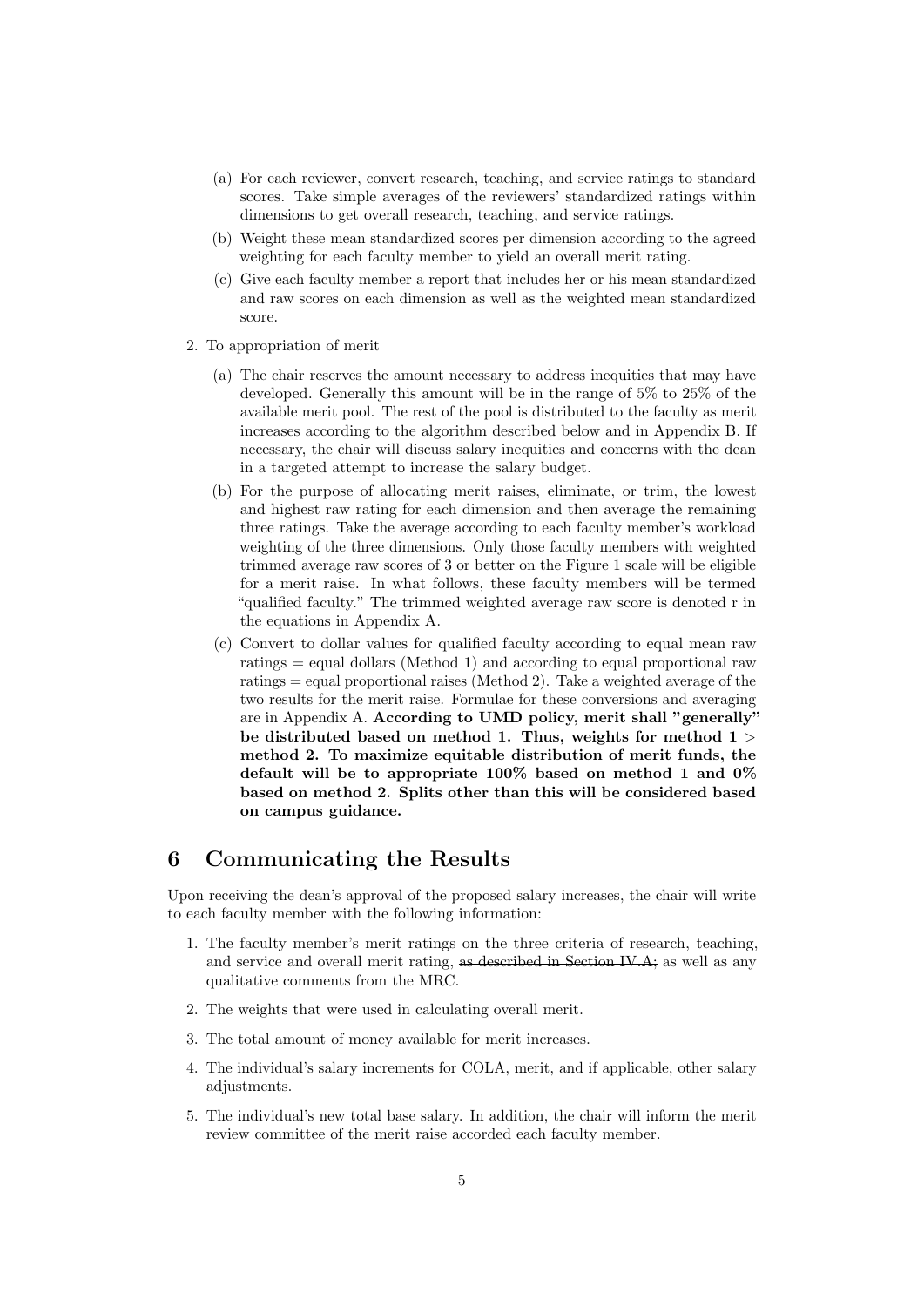## 7 Appeals Process

If a faculty member is unsatisfied with the outcome of the merit review and salary increment process, she or he can write to the chair within 30 days of receiving the chair's letter explaining the nature of the dissatisfaction. The chair must schedule a meeting with this person within two weeks of receiving the complaint. Within one week of the meeting, the chair must send the complainant a written response that explains either why he or she disagrees with the complaint and will make no adjustment or what aspects he or she does agree with and the planned method of rectifying the problem. If the faculty member is dissatisfied with the chair's response, then she or he can send the appeal to the dean by sending the original complaint letter, the chair's response and a new letter describing the nature of the continued dissatisfaction. In cases of appeal, the dean will be given all the material that the chair had in making a decision and can consult with the merit review committee if he or she wants to. The dean's decision will be final.

### References

- <span id="page-5-0"></span>[1] San Francisco Declaration on research assessment. https://sfdora.org/read/. Accessed: 2020-05-19.
- <span id="page-5-1"></span>[2] National Academies of Sciences Engineering and Medicine. Fostering Integrity in Research. The National Academies Press, Washington, DC, 2017.
- <span id="page-5-2"></span>[3] University of Maryland Office of President. https://president.umd.edu/sites/ president.umd.edu/files/documents/policies/III-110A.pdf. Accessed: 2020-05-19.
- <span id="page-5-3"></span>[4] James A. Grand, Steven G. Rogelberg, Tammy D. Allen, Ronald S. Landis, Douglas H. Reynolds, John C. Scott, Scott Tonidandel, and Donald M. Truxillo. A systems-based approach to fostering robust science in industrial-organizational psychology. Industrial and Organizational Psychology: Perspectives on Science and Practice, 11(1):4–42, 2018.
- <span id="page-5-4"></span>[5] National Academies of Sciences Engineering and Medicine. Reproducibility and Replicability in Science. The National Academies Press, Washington, DC, 2019.
- <span id="page-5-5"></span>[6] National Academies of Sciences Engineering and Medicine. Open Science by Design: Realizing a Vision for 21st Century Research. The National Academies Press, Washington, DC, 2018.
- <span id="page-5-6"></span>[7] David Moher, Florian Naudet, Ioana A. Cristea, Frank Miedema, John P. A. Ioannidis, and Steven N. Goodman. Assessing scientists for hiring, promotion, and tenure. PLOS Biology, 16(3):1–20, 03 2018.
- <span id="page-5-7"></span>[8] Michael R. Dougherty, L. Robert Slevc, and James A. Grand. Making research evaluation more transparent: Aligning research philosophy, institutional values, and reporting. Perspectives on Psychological Science, 14(3):361–375, 2019.
- <span id="page-5-8"></span>[9] D. Hicks, P. Wouters, L. Waltman, S. de Rijcke, and I. Rafols. Bibliometrics: The leiden manifesto for research metrics. Nature, 520:429–431, 2015.
- <span id="page-5-9"></span>[10] Dag W. Aksnes, Liv Langfeldt, and Paul Wouters. Citations, citation indicators, and research quality: An overview of basic concepts and theories. SAGE Open, 9(1):2158244019829575, 2019.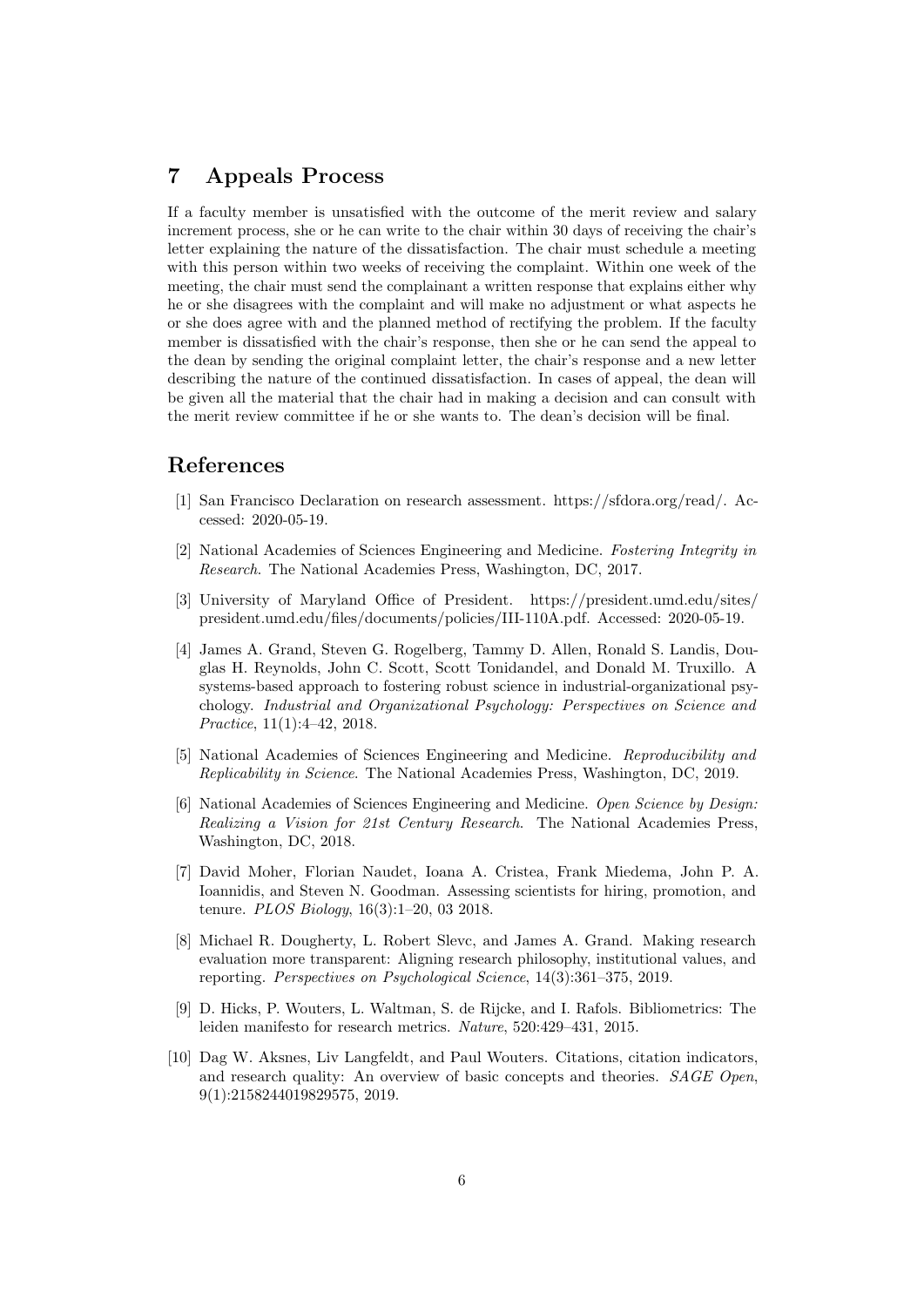- <span id="page-6-0"></span>[11] National Academies of Sciences Engineering and Medicine. Enhancing Scientific Reproducibility in Biomedical Research Through Transparent Reporting: Proceedings of a Workshop. The National Academies Press, Washington, DC, 2020.
- <span id="page-6-1"></span>[12] Afra Saeed Ahmad, Isaac Sabat, Rachel Trump-Steele, and Eden King. Evidencebased strategies for improving diversity and inclusion in undergraduate research labs. Frontiers in Psychology, 10:1305, 2019.

## 8 Appendix A

#### CALCULATING DOLLAR VALUES OF MERIT RATINGS FOR QUALIFIED FACULTY

Let,

 $r =$  trimmed weighted average raw score  $d =$  dollar raise p = proportional merit score  $s = current$  salary  $n =$  total number of people in pool  $T =$  total raise pool  $b = constant to be solved for$ AQF=All Qualified Faculty

#### 8.1 Method 1: Equal Merit=Equal Dollar Raise

In this case, each individual's merit raise,  $m_d$ , is linearly proportional to the individual's weighted mean merit rating, r. Thus,

$$
m_d = b_d r \tag{1}
$$

The sum of the dollar merit raises equals the total merit raise pool, T. Expressed as an equation:

$$
\sum_{A Q F} m_d = T
$$

Combining these two equations and solving, we get:

$$
\sum_{AQF} b_d r = T
$$
  

$$
b_d = \frac{T}{\sum_{AQF} r}
$$
 (2)

The value of  $b_d$  is substituted into equation 1 to transform each person's merit rating based on equal dollars for equal merit.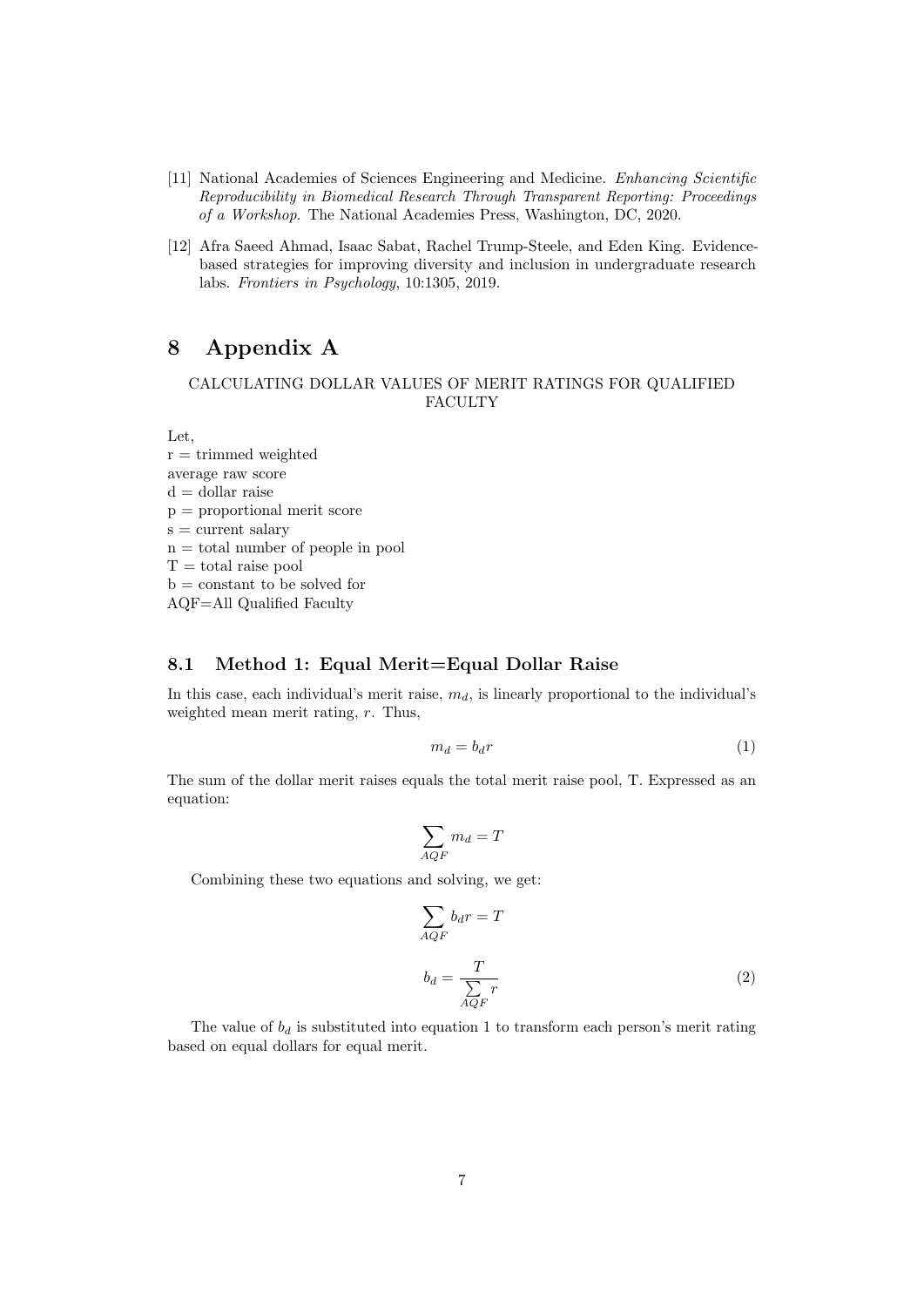#### 8.2 Method 2: Equal Merit=Equal Proportion Raise

An individual's proportion rating is their own rating divided by the sum of all the ratings.

$$
p = \frac{r}{\sum_{AQF} r} \tag{3}
$$

To determine one's merit raise based on proportional considerations,  $m_p$ , we multiply the person's salary by their proportional merit and scale the results according to a constant,  $b_p$ . Thus,

 $m_p = b_p p s$ 

As before,

$$
\sum_{A Q F} m_p = T
$$

. Thus,

,

$$
\sum_{AQF} \left[ \frac{b_p rs}{\sum_{AQF} r} \right] = T
$$

Solving the equation for  $b_p$  yields:

$$
b_p = T \frac{\sum_{AQF} r}{\sum_{AQF} rs}
$$

The constant  $b_p$  is substituted into Equation 2 to transform each person's merit rating based on equal proportional dollars for equal proportional merit.

#### 8.3 Combining the two

The actual merit increase will be a weighted average of the amounts calculated under the two methods. Thus:

$$
m = w_d \times m_d + w_p \times m_p
$$

with the two weights,  $w_d$  and  $w_p$ , summing to 1.0.

As per policy,  $w_d$  must be greater than  $w_p$ . The default weighting will be  $w_d=1.0$ and  $w_p=0$ .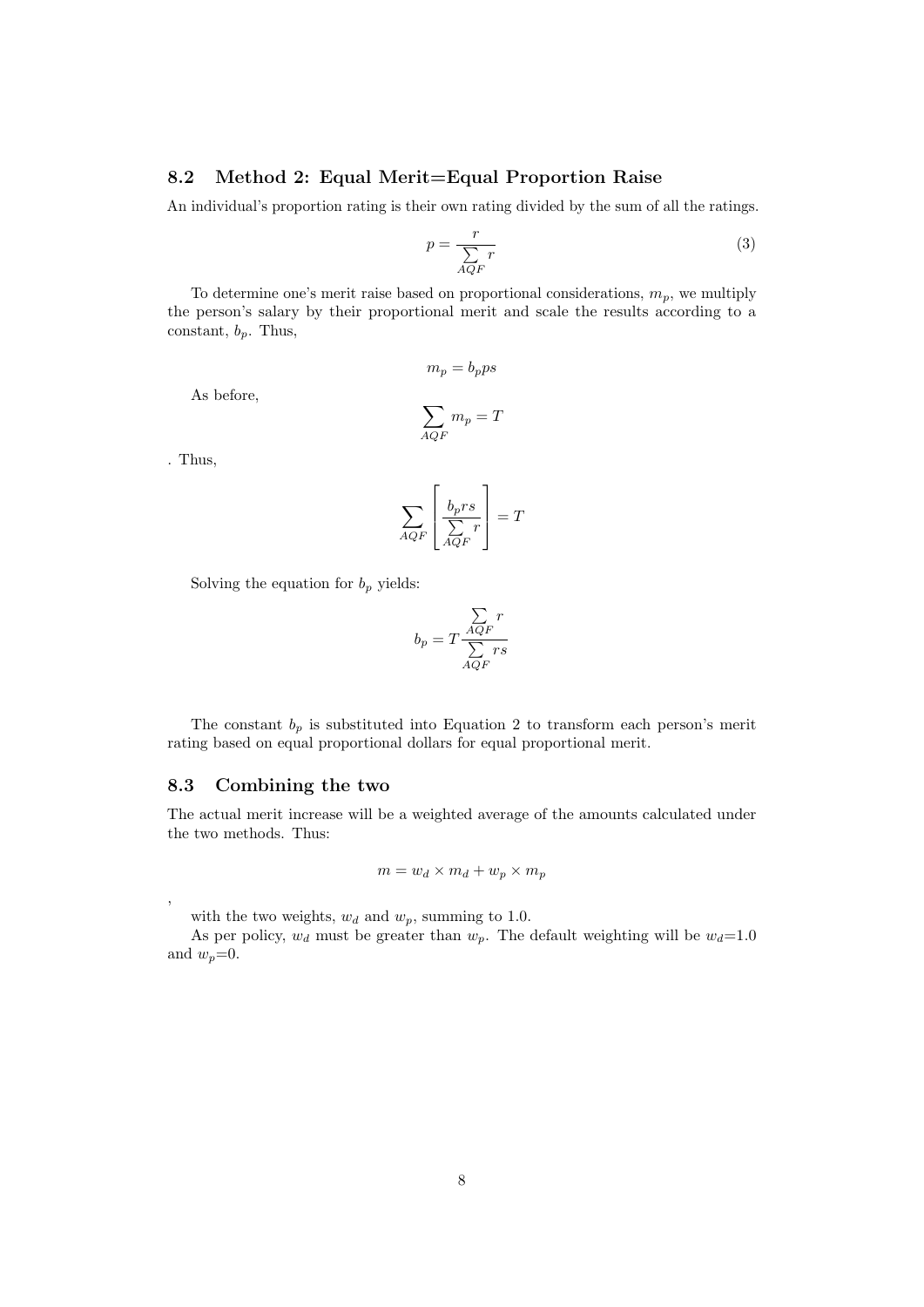# 9 Appendix B

Examples of specific evaluative criteria to be used in merit review, based on professional standards for evaluating faculty performance. Examples drawn from the Declaration on Research assessment [\[1\]](#page-5-0), the Leiden Manifesto [\[9\]](#page-5-8), scholarly articles [\[10,](#page-5-9) [7,](#page-5-6) [8\]](#page-5-7), numerous reports by the National Academies[\[11,](#page-6-0) [2,](#page-5-1) [6,](#page-5-5) [5\]](#page-5-4), and recommendations from the National Academies Roundtable on Aligning Incentives.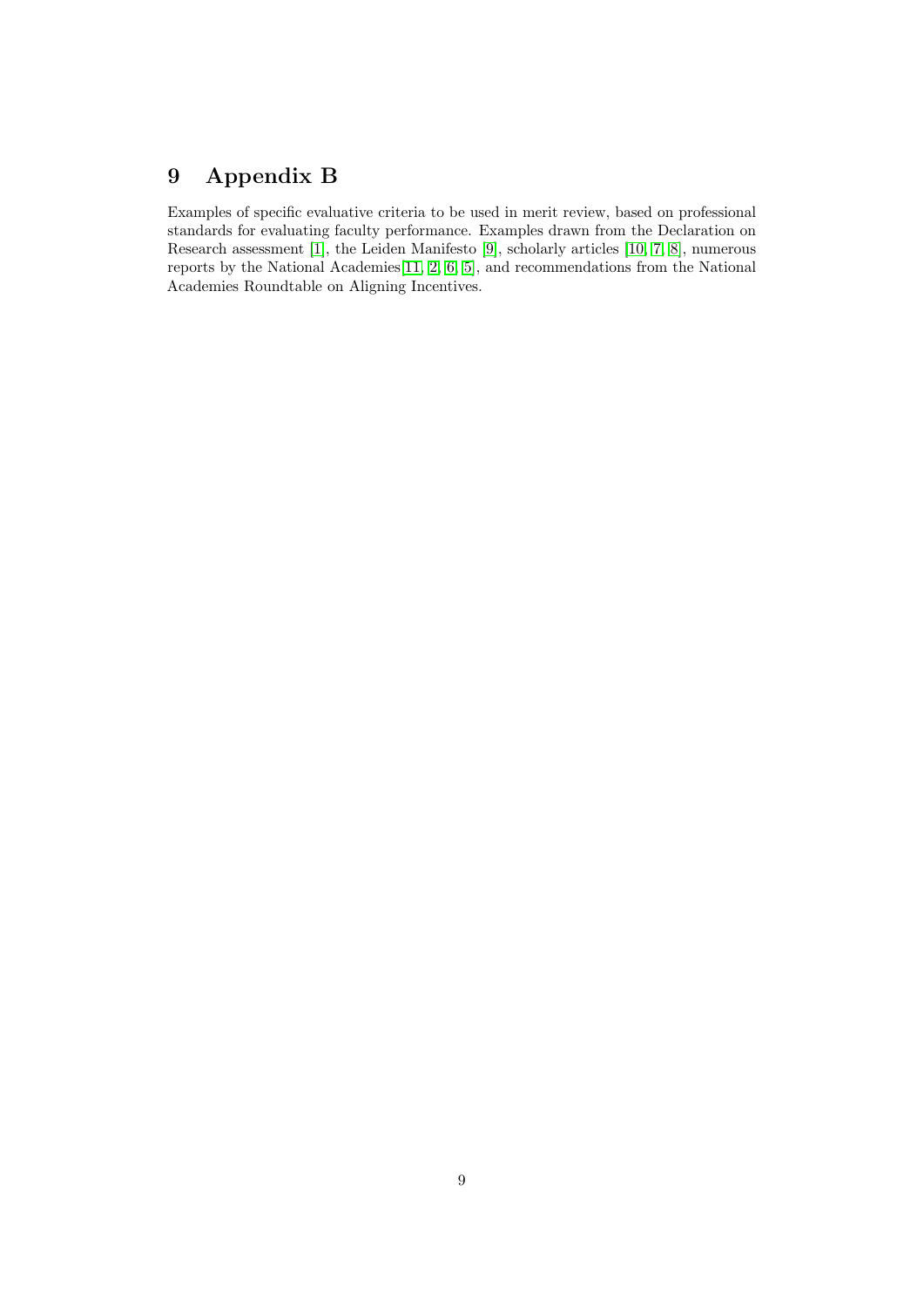| Research Criteria                                                 | <b>Brief Description</b>                                                                                                                                                                                                                                                                                                                                                                                                                                                |
|-------------------------------------------------------------------|-------------------------------------------------------------------------------------------------------------------------------------------------------------------------------------------------------------------------------------------------------------------------------------------------------------------------------------------------------------------------------------------------------------------------------------------------------------------------|
| Significance for society                                          | Degree to which research informs public or<br>health policy or professional practice $[7, 10]$                                                                                                                                                                                                                                                                                                                                                                          |
| Contribution to science                                           | Degree to which research provides a solid<br>contribution to the literature (i.e., is based on<br>methodological rigor and reflects best<br>practices), advances theory, and/or pursues<br>high risk ideas[7].                                                                                                                                                                                                                                                          |
| Openness and transparency                                         | Degree to which research, data, procedures,<br>code, and research products are made openly<br>available where appropriate; the use of<br>registered reports or pre-registration.<br>Committee should recognize that researchers<br>may not be able to share some types of data,<br>such as when data are proprietary or subject<br>to ethical concerns over<br>confidentiality $[7, 1, 6, 2, 5]$ These limitations<br>should be documented by faculty                   |
| Creation of non-publication research products                     | To what degree has the research led to the<br>production of openly available research<br>products that can be used by others.<br>Examples include psychometric scales,<br>software or computer code, openly shared<br>behavioral tasks, open-source analytic<br>methods $[1, 7, 9, 6]$                                                                                                                                                                                  |
| Production of peer reviewed publications                          | To what degree is research made publicly<br>available via peer reviewed publication.<br>Assessment should include scope of<br>contributions to publications and assessment<br>of the scope of the paper in terms of<br>objective measurable criteria (e.g., number of<br>experiments, sample-size or statistical power<br>of studies, contribution to theory, appropriate<br>use of statistics), not just number of<br>publications and publication outlet $[8, 5, 11]$ |
| Non-peer reviewed papers, book chapters,<br>and other scholarship | To what degree is research published in<br>non-peer reviewed outlets or made publicly<br>available through other means, such as<br>pre-print archives, blog posts, popular media,<br>etc                                                                                                                                                                                                                                                                                |
| Adherence to principles of diversity and<br>inclusion             | Degree to which research or lab culture<br>supports department's mission of enhancing<br>diversity and inclusion (use of diverse and<br>inclusive research samples, engagement in<br>training of diverse students, $etc$ [12]                                                                                                                                                                                                                                           |
| Grant submissions                                                 | Degree of activity in seeking external funds<br>relative to disciplinary norms.                                                                                                                                                                                                                                                                                                                                                                                         |
| Grant funding success                                             | Degree of success in obtaining external funds<br>relative to disciplinary norms.                                                                                                                                                                                                                                                                                                                                                                                        |

Example criteria for evaluating research output.

ċ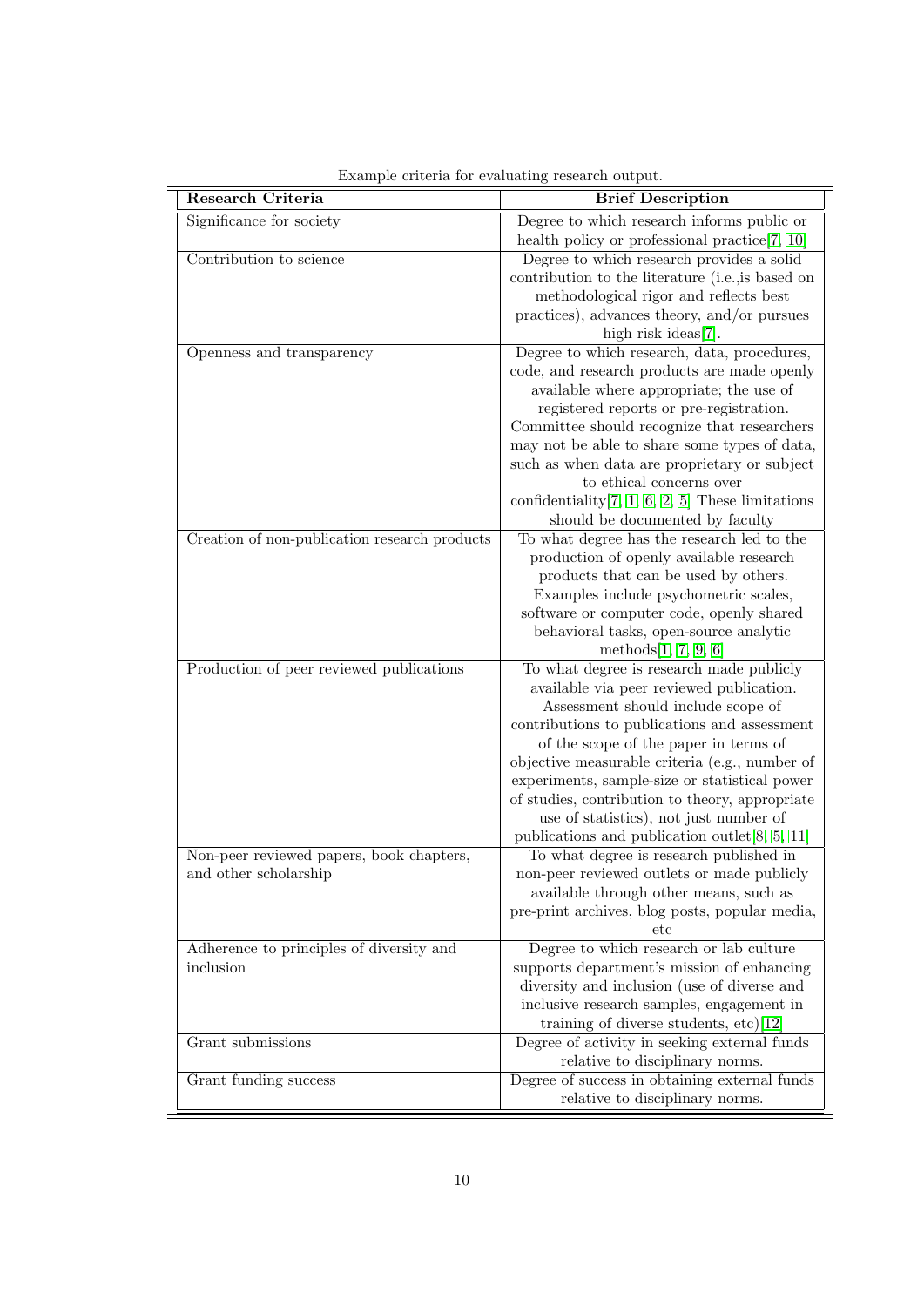| Teaching Criteria                         | <b>Brief Description</b>                   |  |  |
|-------------------------------------------|--------------------------------------------|--|--|
| Evidence of teaching effectiveness        | Faculty member demonstrates effective      |  |  |
|                                           | teaching through evaluation methods.       |  |  |
| Demonstrated commitment to diversity      | Degree to which faculty member             |  |  |
| and inclusion                             | contributes too supporting diversity and   |  |  |
|                                           | inclusion through teaching.                |  |  |
| Development and impact of new teaching    | New teaching materials are developed       |  |  |
| resources and materials                   | and degree to which materials are made     |  |  |
|                                           | broadly available (e.g., open education).  |  |  |
| Participation in teaching seminars        | Faculty member engages in TLTC or          |  |  |
|                                           | departmental training seminars or          |  |  |
|                                           | workshops.                                 |  |  |
| Teaching innovation                       | Development of new courses or              |  |  |
|                                           | substantial revisions of existing courses  |  |  |
|                                           | (e.g., online, flipped, blended, or other  |  |  |
|                                           | innovation).                               |  |  |
| Student mentoring activities              | Participation in mentoring, advising, and  |  |  |
|                                           | supervising graduate and undergraduate     |  |  |
|                                           | research activities.                       |  |  |
| Number of students served and number      | Degree to which faculty member             |  |  |
| of courses taught                         | contributes to the department meeting      |  |  |
|                                           | its teaching mission.                      |  |  |
| Other contributions to the teaching       | Provides training to graduate students     |  |  |
| mission of the department                 | and/or faculty to improve teaching         |  |  |
|                                           | effectiveness, etc.                        |  |  |
| Service Criteria                          | <b>Brief Description</b>                   |  |  |
| Contribution to departmental              | Participates in departmental committees,   |  |  |
| committees as appropriate for faculty     | degree of contribution to committee        |  |  |
| rank and position under the 3-2-1 service | work, takes on leadership role.            |  |  |
| policy                                    |                                            |  |  |
| Contribution to college or University     | Service to Senate, Graduate Counsel,       |  |  |
| service                                   | BSOS APT, Campus APT, IRB, IACUC,          |  |  |
|                                           | other committees                           |  |  |
| Journal reviewing                         | Reviewing articles for peer reviewed       |  |  |
|                                           | publications.                              |  |  |
| Journal editing                           | Editor, associate editor, consulting       |  |  |
|                                           | editor, or guest editing.                  |  |  |
| Service to academic societies or          | Participation in leadership roles within   |  |  |
| professional organizations                | society or volunteer work for learned      |  |  |
|                                           | societies.                                 |  |  |
| Community outreach                        | Engagement with broader community to       |  |  |
|                                           | promote psychological science (e.g., K-12, |  |  |
|                                           | community engagement, speaker series,      |  |  |
|                                           | etc)                                       |  |  |

Cont ... Example Criteria for Teaching and Service.